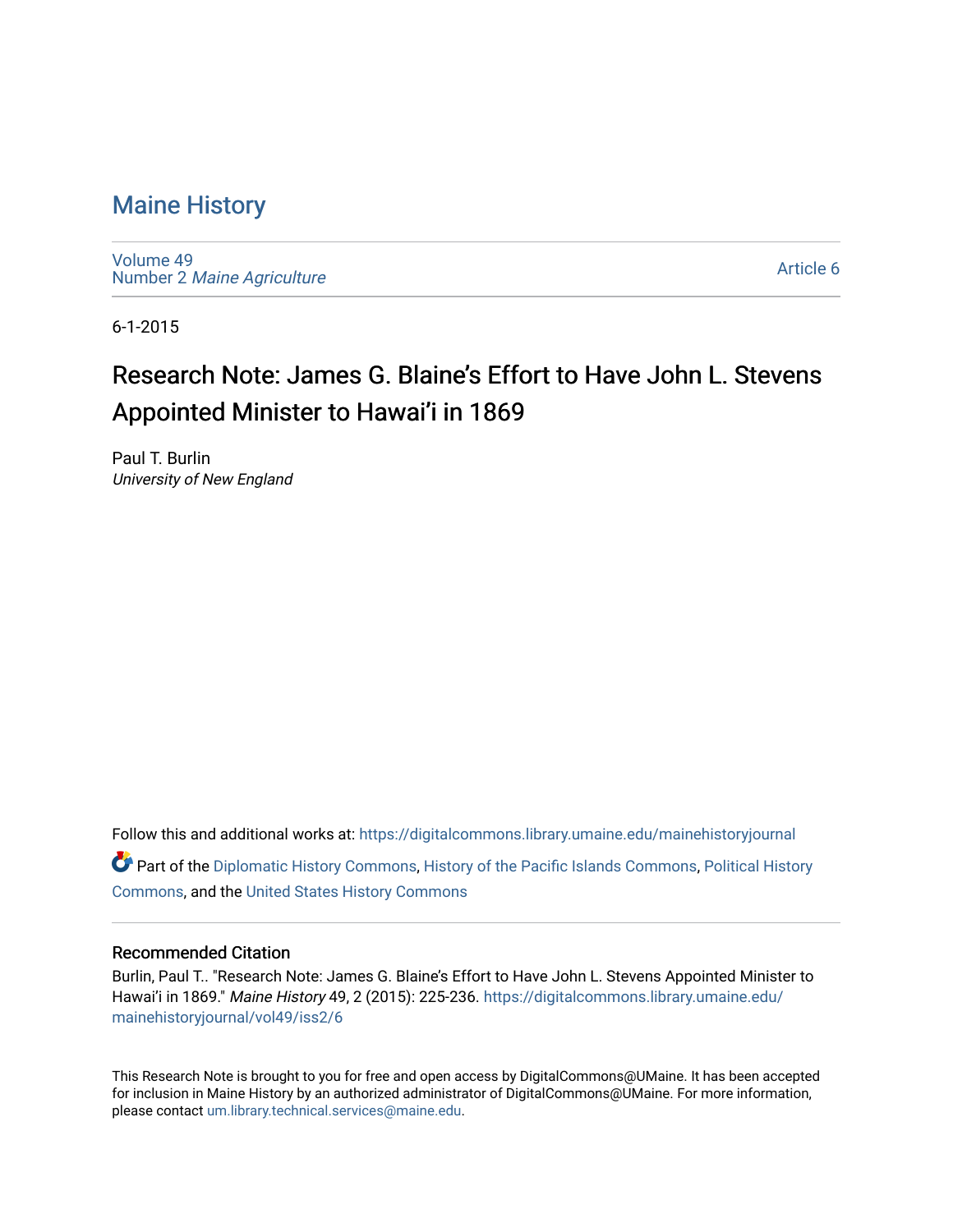# RESEARCH NOTE: JAMES G. BLAINE'S EFFORT TO HAVE JOHN L. STEVENS APPOINTED MINISTER TO HAWAI'I IN 1869

BY PAUL T. BURLIN

*Paul T. Burlin is Professor of History at the University of New England. He is founding chair of the Department of History at the University where he also served as interim dean of the College of Arts and Sciences. Among his book publications is* Imperial Maine and Hawai'i *(Lexington 2006).*

THE DOCUMENTS discussed and contextualized in this article were found among State Department personnel files. They clearly show that James G. Blaine and his long time friend and business partner, John L. Stevens, were interested in Hawai'i much longer than previously realized by historians. Their interest stemmed from at least 1869. This is significant insofar as their concern and involvement with the Pacific archipelago has heretofore been thought of as part of the expansionist mindset that first emerged on a broad-based scale in the United States during the final decade of the nineteenth century. Blaine and Stevens were thinking in expansionist terms, long before of their contemporaries.

Blaine was a towering figure during the Gilded Age. Following several terms in the Maine Legislature, he was elected to the House of Representatives in 1862 and was re-elected for six more consecutive terms, rising rapidly to the position of Speaker of the House in 1869. He then served one term as United States Senator, headed the State Department under two presidents, and received the Republican nomination for president in 1884—narrowly losing to the Democrat Grover Cleveland. Like many Gilded Age politicians, Blaine was tarred by allegations of serious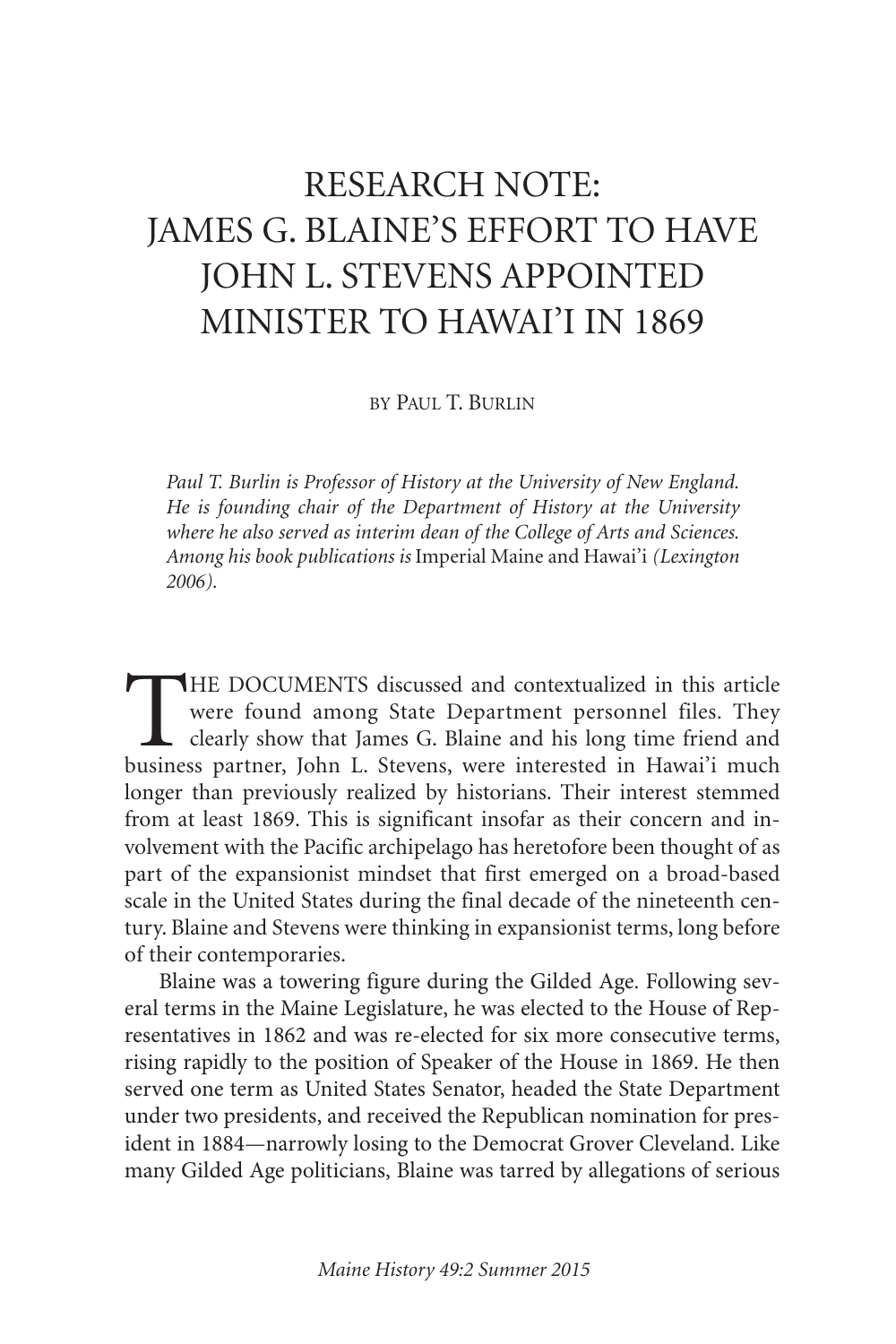

Photograph of James Gillespie Blaine (January 31, 1830 – January 27, 1893). Blaine served as a representative of Maine in the United States House of Representatives from 1863 – 1876 and in the United States Senate from 1876 – 1881. He also served as Secretary of State under Benjamin Harrison, James Garfield, and Chester Arthur. Image courtesy of Library of Congress.

misdoings while in Congress. Whether the charges of peddling influence were well grounded or not, they were to pursue him throughout much of his public career. 1

Notwithstanding the claims of his involvement with corruption, there was much more to Blaine than insatiable political ambition and dubious scruples. As some historians of American foreign relations have made clear, he was an ambitious thinker when it came to the future of America's world standing. He had what can only be called a grand, imperial vision, all moral judgments about it aside. 2 The documents that are presented here speak to that vision, and what follows attempts to place them in context.

It is well known that when Blaine became Secretary of State for the second time in 1889, his long-time Maine business associate, political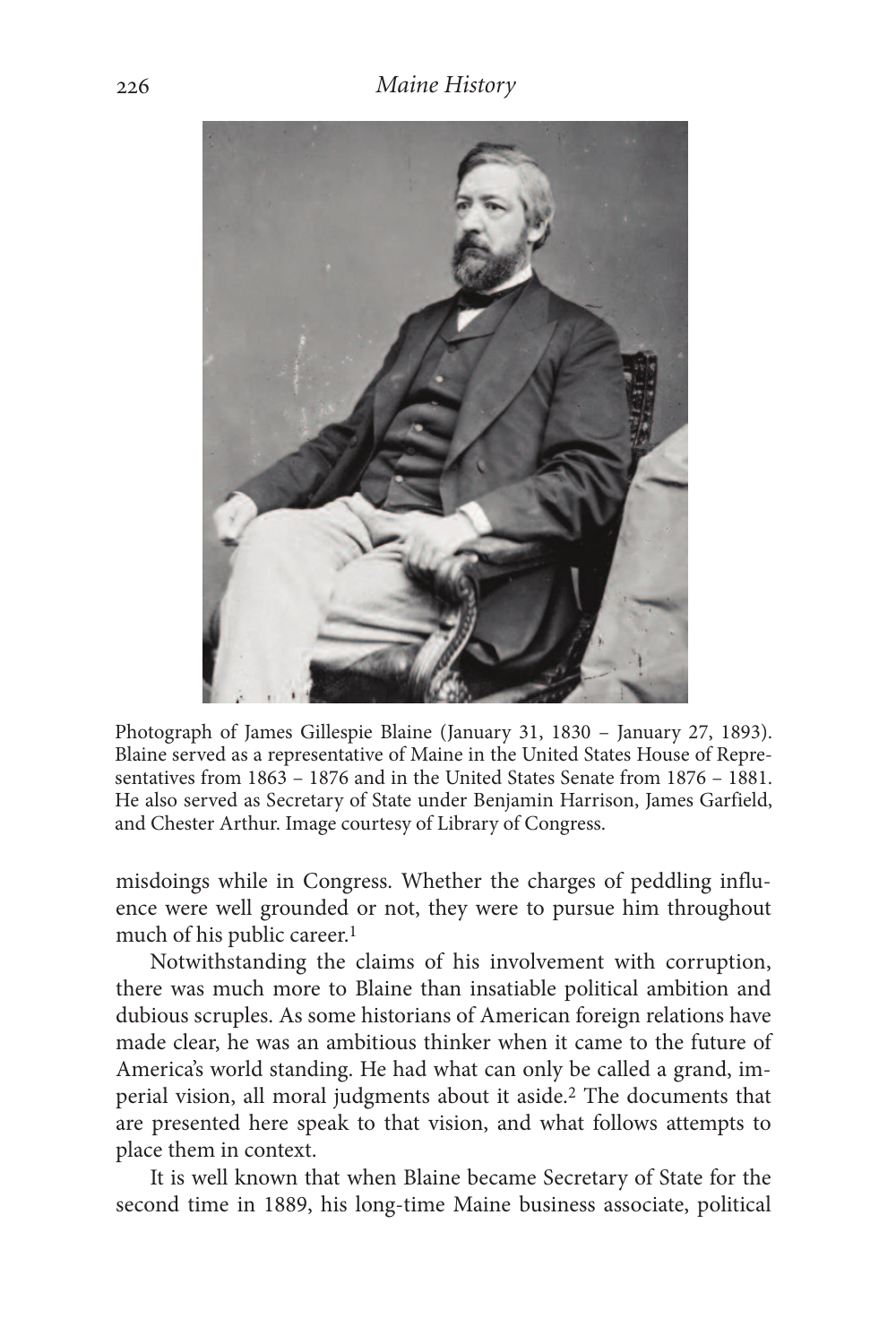

Image of the office of the *Kennebec Journal.* Blaine began his political career working as an editor for this newspaper. The business was co-owned by James G. Blaine and John L. Stevens starting in 1855. From Russell Conwell, *Life and Public Services of Jame G. Blaine, a Campaign Biography* (Augusta, ME: E.C. Allen & Co., 1884): 75.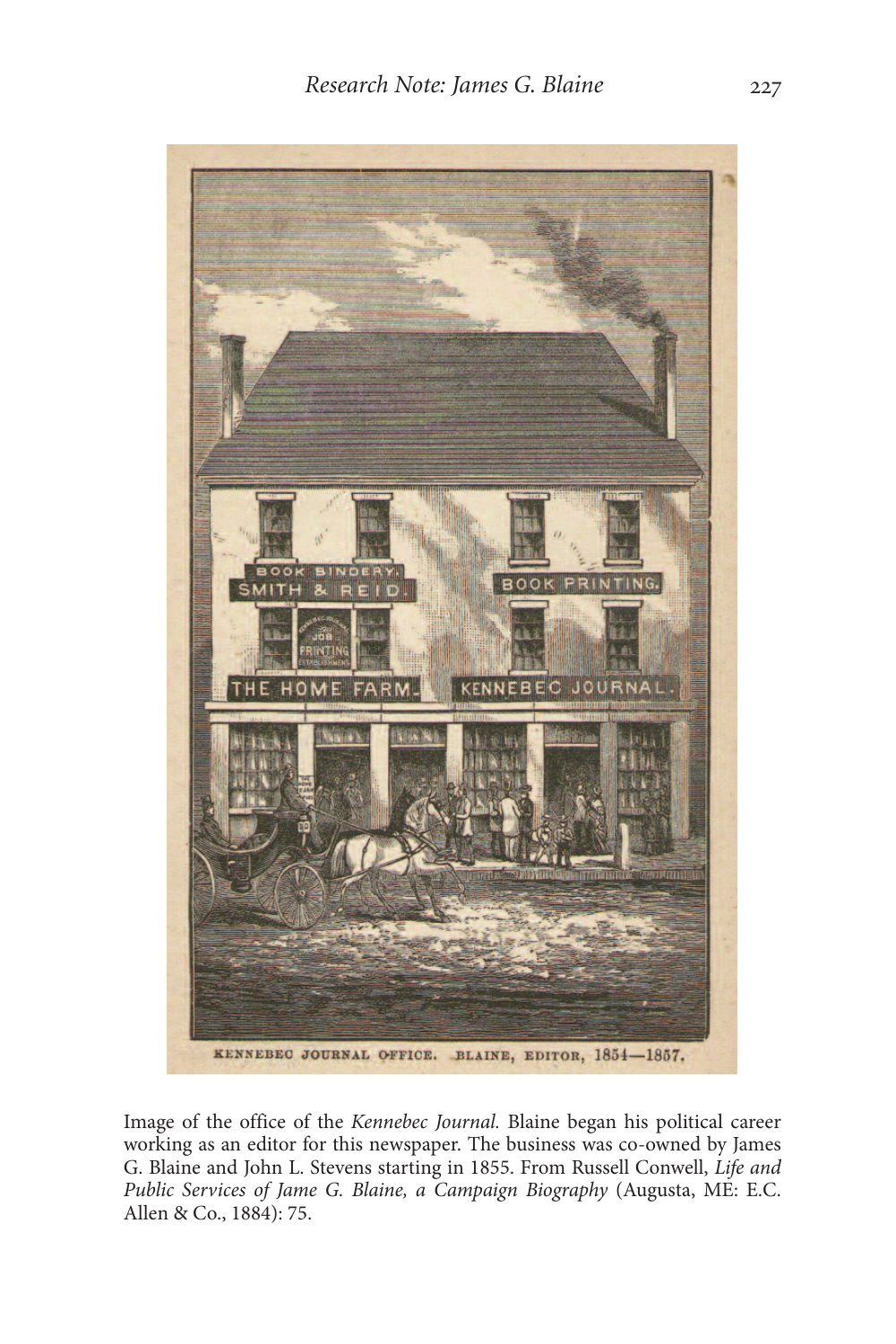

Photograph of John Leavitt Stevens (August 1, 1820 – February 8, 1895). When Blaine became Secretary of State for the second time in 1889, his long-time Maine business associate, political colleague, and friend, John L. Stevens, was appointed Minister to Hawai'i. From John L. Stevens and W. B. Oleson, *Riches and Marvels of Hawaii* (Philadelphia: Edgewood Publishing Co., 1900).

colleague and friend, John L. Stevens, was appointed Minister to Hawai'i. 3 Stevens would go on to earn lasting notoriety—at least in some circles—for landing United States troops in Honolulu in 1893, an action that helped cement the fate of Queen Lili'uokalani and the demise of the institution of the Hawaiian monarchy. The troops were stationed at strategic points in Honolulu and they insured that the new provisional government, largely made up of Americans, would not be overthrown. 4

While these events are all well-known, what had not surfaced until recently was that Blaine, and some other well-placed Mainers, attempted to get Stevens appointed to the Hawaiian post a full two decades earlier in 1869. 5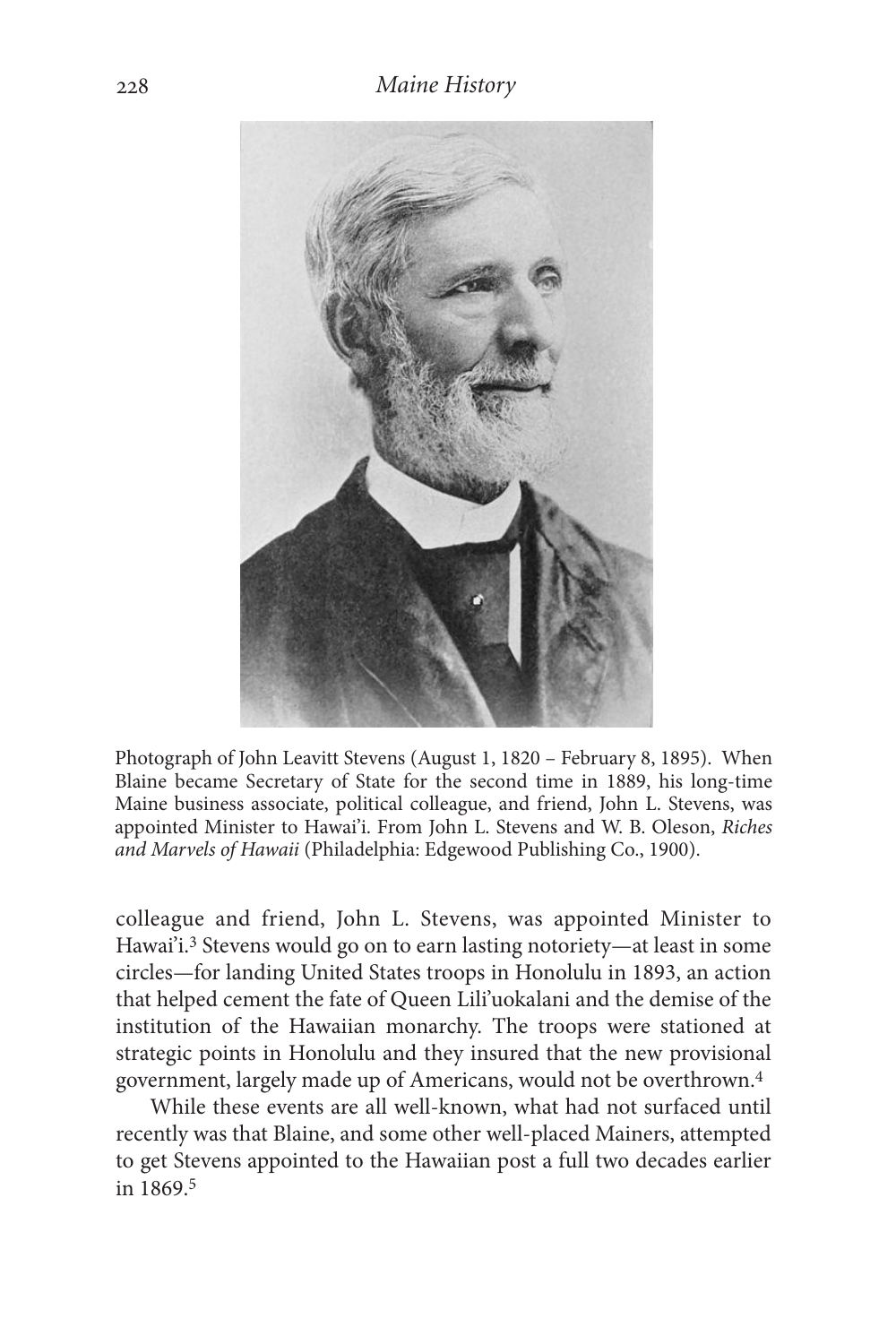As noted at the outset, the documentation of this fact is located in personnel records of the Department of State at the National Archives. 6 Ulysses S. Grant had recently been elected President, Blaine had risen to the position of Speaker of the House, and he and some of his Maine Republican colleagues put forward Stevens' name for the post in Hawai'i.

Although Stevens did not get the post at that point (he received an appointment to Uruguay and Paraguay instead, which is interesting given what follows below regarding Blaine's interest in Latin America), what the effort demonstrates is that Blaine's interest in Hawai'i, and the Pacific more broadly, was of a longer duration than has been generally known. 7 While one of Blaine's early biographers did make the claim that the future Secretary of State favored acquiring Hawai'i "from early manhood," that fact was merely asserted and not documented in any way. 8 The 1869 effort to get Stevens appointed to the post in Honolulu substantiates Blaine's long-term interest in the Pacific archipelago.

To some extent, this should not be surprising insofar as Blaine and Stevens were co-owners of the *Kennebec Journal* starting in 1855. The founder, editor, and owner of the newspaper from 1825 to 1850 was Luther Severance, who had gone to Hawai'i as Commissioner in 1851. At one point in a crisis situation involving the Hawaiian and French governments, Severance came close to declaring an American protectorate over Hawai'i. It was well known at the time that he favored the annexation of the island kingdom. As a matter of fact, Severance was much more eager to flex American muscle in Hawai'i than was his superior, Secretary of State Daniel Webster, who later admonished his subordinate about not exceeding his delegated authority. 9

In addition to lobbying the State Department about annexation, Severance also wrote to congressional figures on the subject. Upon his return to Maine, when his diplomatic duties in Hawai'i came to an end with the election of Democrat Franklin Pierce to the presidency, he kept up the mantra in articles published in the *Kennebec Journal*, then owned by Blaine and Stevens. 10

Severance was, no doubt, a mentor to both Blaine and Stevens, and his earlier involvement in Hawai'i, along with his positive views on annexation, surely influenced the younger men. They were fellow Republicans, business associates, and they all lived in either Hallowell or Augusta. When Severance died in 1855, within a year of his return home from Hawai', Blaine published a very laudatory memoir of him.<sup>11</sup>

What is most important to understand about Blaine in terms of his views on American foreign policy was his ability to see beyond the con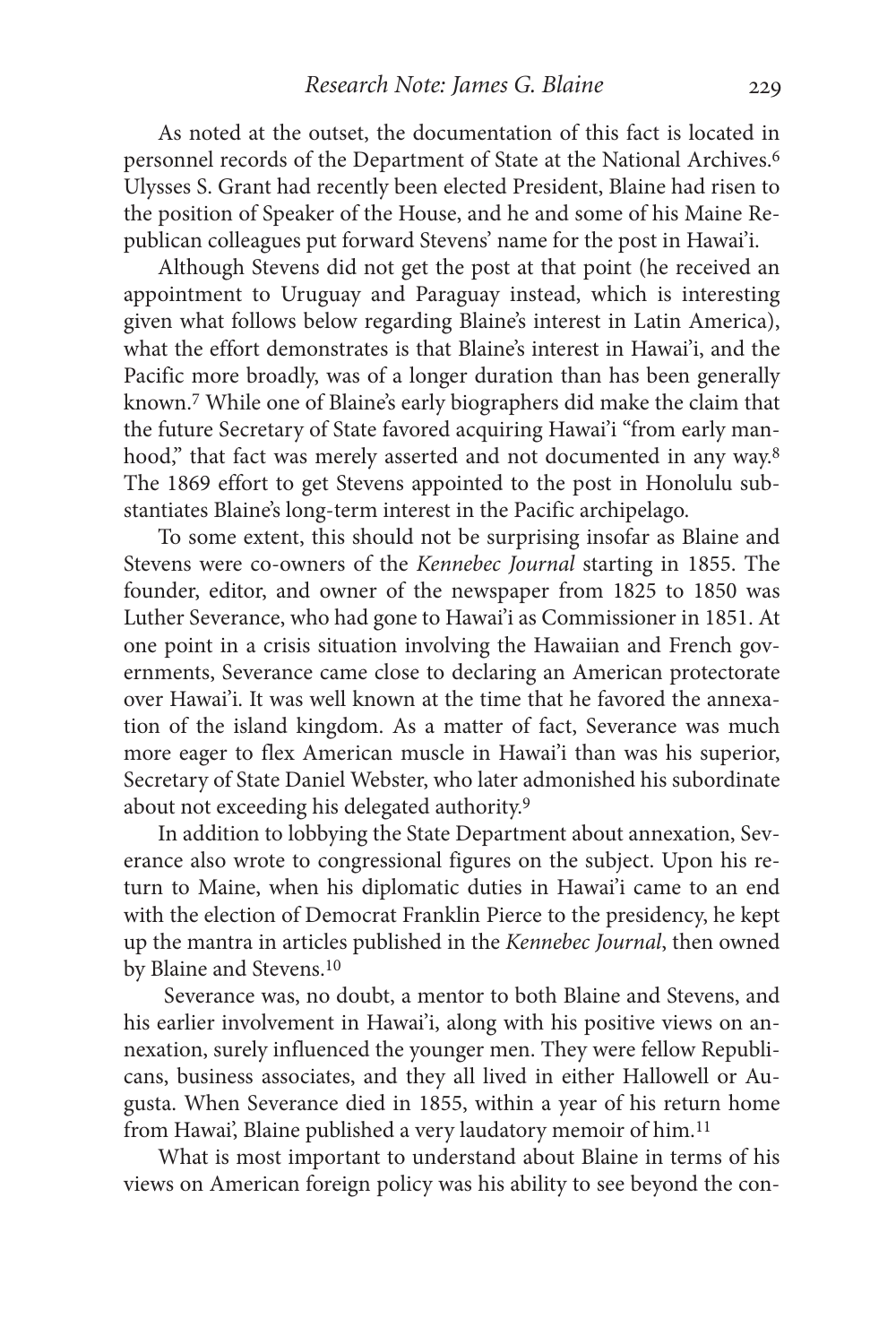ventional Republican wisdom of the period. This allowed him to imagine, as well as to work for, a new foreign policy paradigm–one that was more commensurate with the country's emerging political economy.

A key element of the Republican Party's program was the protective tariff. Support for protection was one of the most important and consistent policy differences demarcating Republicans from their Democratic rivals during the period. While there were exceptions, Republicans supported a tariff to protect American industry while the Democrats typically, although not universally, favored a tariff for revenue purposes only. Throughout his political career, up until the late 1880s, Blaine consistently supported a protective tariff. However, with the election of Benjamin Harrison to the presidency and Blaine's appointment as Secretary of State for the second time, the Maine politician and diplomat backed away from blanket protectionism and threw his support to a set of reciprocity provisions which were ultimately enacted—after a good deal of acrimonious lobbying by Blaine and arm-twisting by Harrison—as a part of the so-called McKinley Tariff of 1890. 12

Blaine's advocacy of reciprocity was based on his realization that the American political economy had matured to a point where enhanced exports were absolutely critical to the country's prosperity. Legislation that would provide some executive flexibility in the administration of the tariff was seen by Blaine as one way to expand American exports. As one of his biographers wrote:

. . . he [Blaine] perceived clearly that as protection stimulated manufacturing there must be an outlet for the production thus fostered or protection would end in disaster. . . . He was not a professed economist. . . . But years before his time he saw or felt or suspected or guessed a truth that was to become only too apparent to all men. Unless there could be a consumption elsewhere of the difference between the total American production and the total of the country's purchasing power there would be an inevitable smash. 13

When Blaine thought about the necessity for commercial expansion he was particularly concerned about the unfavorable balance of trade between the United States and Latin America. He sought to replace Latin American imports from Europe with those from the United States. To improve the country's commercial position relative to Latin America, and thereby spur American exports, Blaine labored to promote Pan-American integration on a number of different levels. 14

First, in 1881 during his initial and very brief tenure as head of the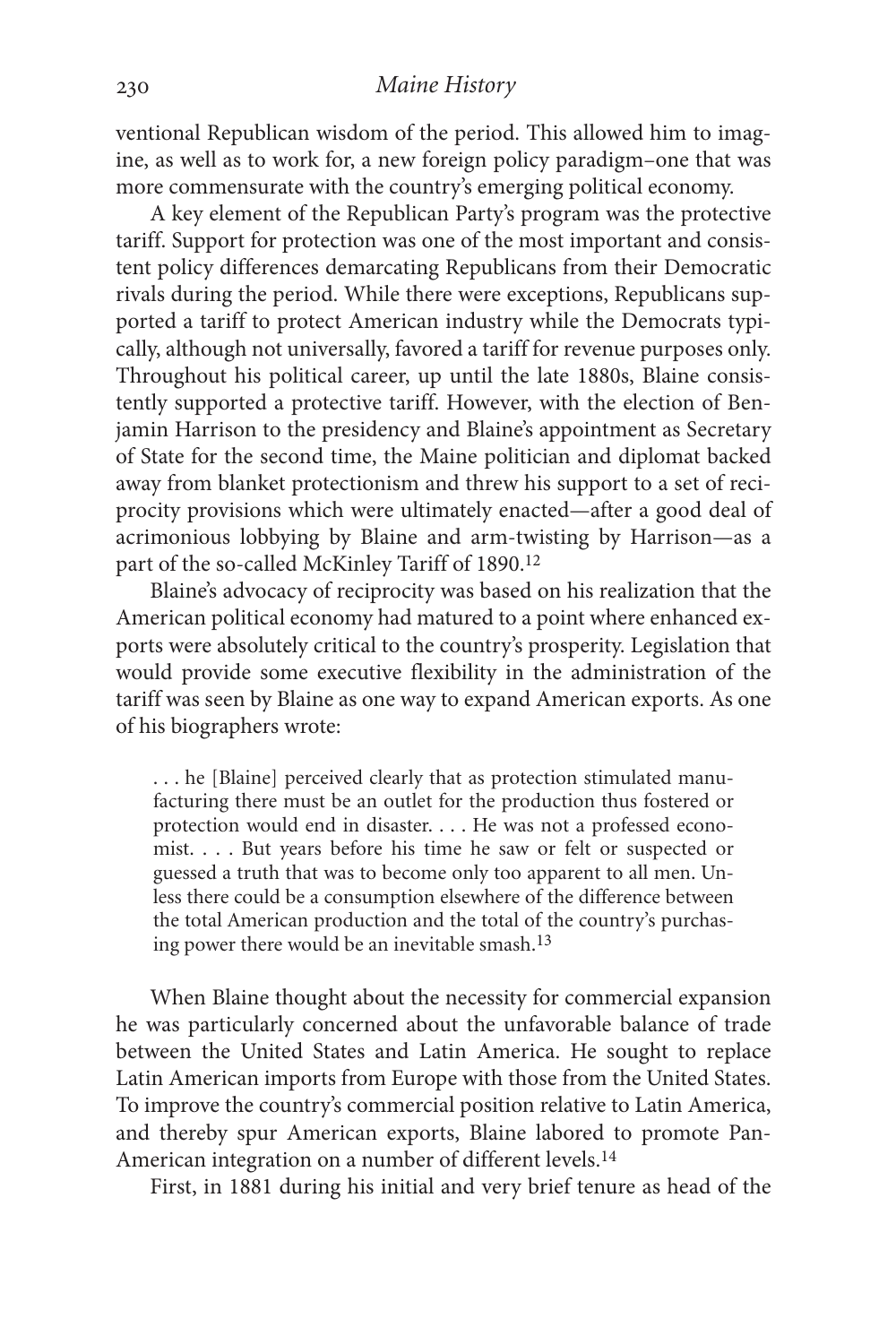State Department under President Garfield, Blaine invited the Latin American countries to confer with the United States on means by which intra-American tensions and disagreements could be resolved peacefully. While this was to be the principal expressed purpose of the conference, it is clear Blaine had a broader agenda in mind. As one scholar wrote regarding the Secretary's initiative:

his policy was a jealous one for this country in that he desired to increase our trade with Hispanic America at the expense of European nations. The idea of a union to promote peace seems to have been secondary in his mind . . . he desired to secure Hispanic-American tranquility first in order to obtain its trade. 15

The conference never took place as a result of Chester Arthur assuming the presidency in the wake of Garfield's assassination and Blaine's exiting the State Department.

In 1889, however, with Blaine once again at the helm of the State Department, a Pan-American conference did take place with the Secretary giving the opening and closing addresses. He was also elected president of the proceedings. The agenda for the 1889 conference was much broader than the one of eight years earlier. It encompassed discussions leading to a customs union, exploration of a common silver currency for all American states, the promotion of a Pan-American railroad, as well as procedures for the peaceful resolution of disputes. Although the actual concrete results of the conference were limited—Blaine's customs union, for example, went nowhere, as did most of his other proposals—it is quite clear from the record that the promotion of inter-American trade had moved to the front and center of the American agenda under Blaine's tutelage. 16

At this point, it is legitimate to ask where Hawai'i, and Blaine's interests in, and concerns about the Pacific more broadly, came into play given his focus on Latin America? Quite simply, Blaine saw Hawai'i as an integral part of what he defined as the "American system." As a result, in December of 1889, Harrison asked Capitol Hill to extend an invitation to Hawai'i to attend the Pan-American Conference, but Congress authorized the action too late for the kingdom's delegates to attend. Blaine wrote to the head of the Hawaiian Legation about the delay as follows:

The government regrets the circumstances no less, not only by reason of the peculiar importance of Hawaii as one of the geographical extremes of the American system, but also in view of those well known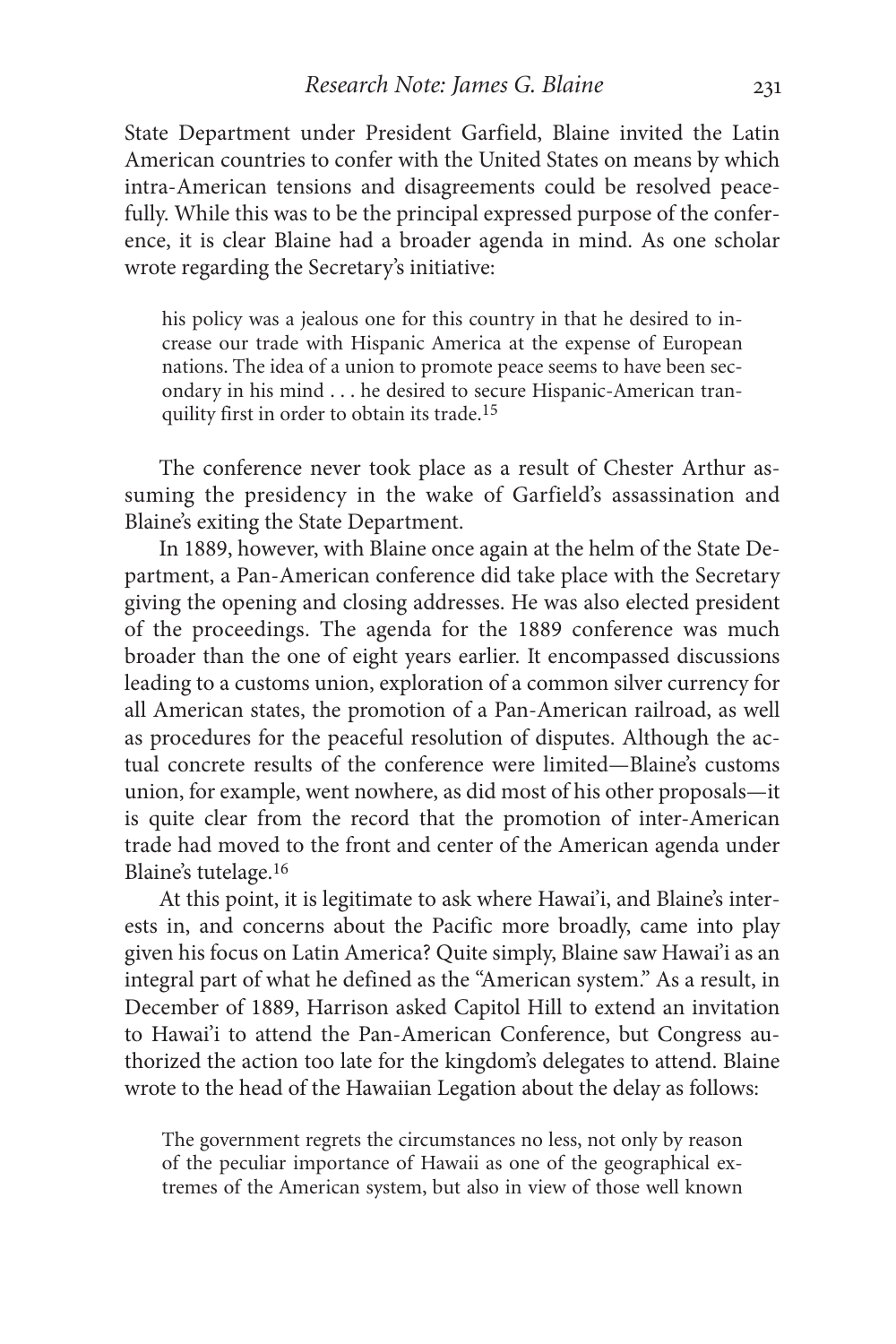qualities which would have rendered your participation of signal value to the work of the Conference. 17

It is important to clarify just what Blaine meant by the "American system." Minimally what he had in mind was that Hawai'i, as well as Latin America, by virtue of the Monroe Doctrine, were off limits to European or other foreign power colonization. Blaine was by no means the first American official to extend the Monroe Doctrine to Hawai'i. President John Tyler had done that in 1842. 18 In addition, however, because of the needs of the country's maturing industrial political economy, the Secretary of State essentially extended the logic of the Monroe Doctrine to embrace the deliberate displacement of foreign exports by those of the United States. This was an integral part of his thinking on the subject.

A clear statement of his thoughts as related to Hawai'i was included in a long diplomatic instruction Blaine sent to the American Minister to that nation, James M. Comly, in December of 1881, shortly before he was to step down as Secretary of State. The communication was prompted in part by concerns the British Minister to Hawai'i had voiced regarding the terms of the reciprocity treaty the United States had signed with the island kingdom in 1875. It gave the United States some exclusive rights that were viewed unfavorably by the British representative.

In his missive, Blaine recounted the history of American continental expansion that left the country with a very extensive Pacific coastline the economic growth and trade of which had become prodigious. Blaine pointed out that American control of a canal across the Central American Isthmus and a predominate influence in Hawai'i were two foreign policy imperatives for the United States given the needs of the country as a whole and particularly the Pacific slope. As to Hawai'i, Blaine wrote in part:

In thirty years the United States has acquired legitimately dominant influence in the North Pacific, which it can never consent to see decreased by the intrusion therein of any element of influence hostile to its own. The situation of the Hawaiian Islands, giving them the strategic control of the North Pacific, brings their possession within the range of questions of purely American policy, as much as that of the Isthmus itself. Hence the necessity, as recognized in our existing treaty relations, of drawing the ties of intimate relationship between us and the Hawaiian Islands so as to make them practically a part of the American system without derogation of their absolute independence. 19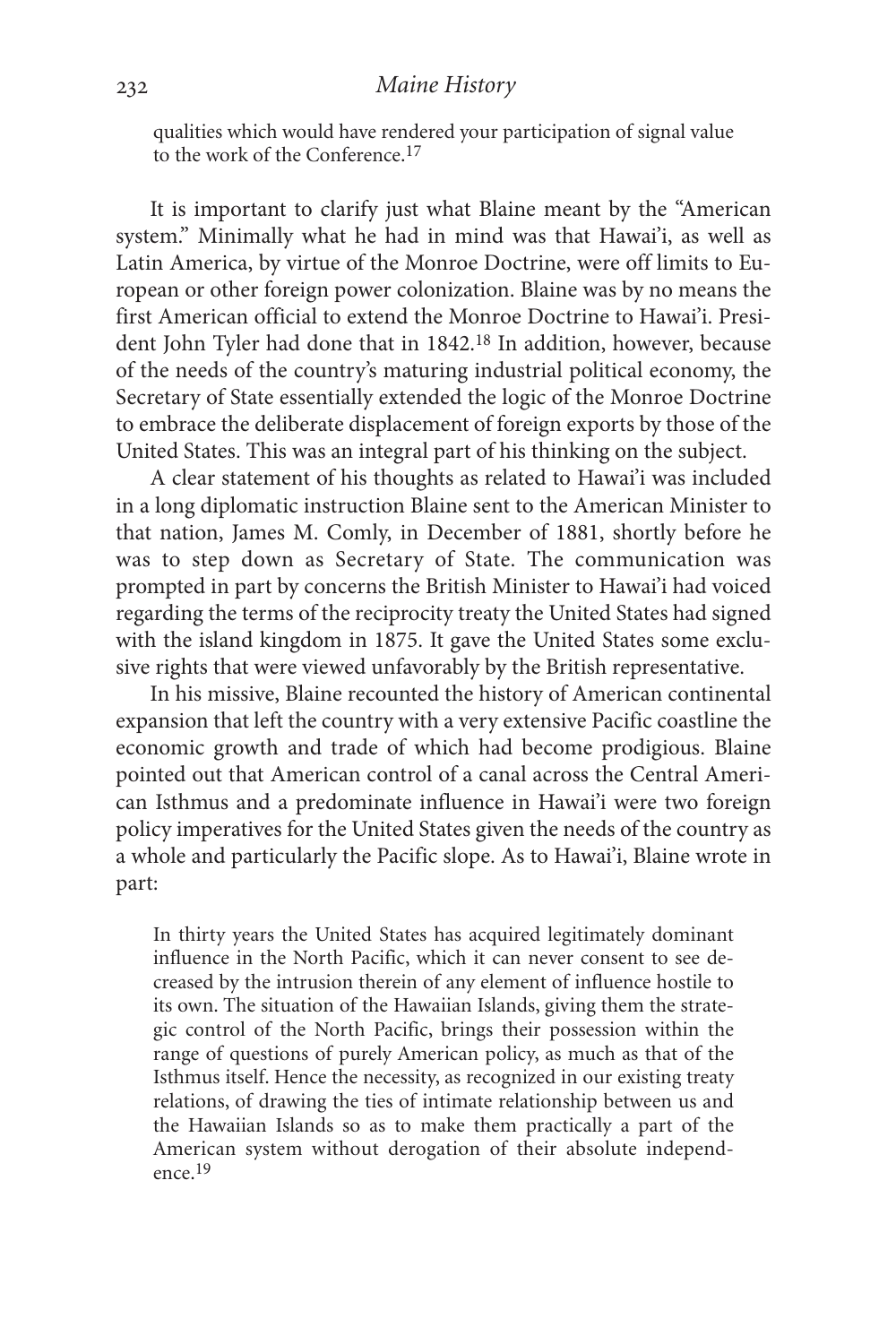Given Blaine's views, it is not surprising that when Benjamin Harrison was elected in 1888, and Blaine entered the State Department for the second time in 1889, Hawai'i was on their radar screen. In addition to Stevens receiving the appointment to Honolulu, Blaine sought to revise the terms of the reciprocity treaty between the United States the island nation.

For Blaine, it was the strategic location of the islands as well as the harbor at the mouth of the Pearl River that excited his interest. Trade between the United States and Hawai'i would never be of major consequence but, given the archipelago's location, it provided a defensive outpost for the nation's extensive Pacific coast. While the reciprocity treaty of 1875 had been revised and re-ratified in 1887, giving the United States sole access to Pearl Harbor, that was not good enough for Blaine because the cession was not permanent and could be abrogated by Hawai'i if it gave the United States sufficient notice. Therefore, the very active diplomat engaged in semi-covert negotiations with the Hawaiian Minister to Washington for an outright protectorate over the islands. Although the negotiations came to naught, because of resistance by the king and other political figures in Hawai'i, the effort was a clear demonstration of the Secretary's maneuvering to bring the islands into a closer relationship with the United States. 20

If further evidence is needed to substantiate Blaine's virtual obsession with Hawai'i, then he certainly provided it a short time later in a letter to the president. He wrote to Harrison:

I think there are only three places that are of value enough to be taken, that are not continental. One is Hawaii and the others are Cuba and Porto Rico. Cuba and Porto Rico are not now imminent and will not be for a generation. Hawaii may come up for decision at any unexpected hour and I hope we shall be prepared to decide it in the affirmative. 21

While Hawai'i was certainly paramount to him, Blaine was also interested in maintaining a strong position in Samoa, the South Pacific island group that included Pago-Pago, the single best harbor in the entire Pacific. When Blaine reentered the State Department 1889, a lingering crisis between the United States, Germany, and Great Britain loomed over the isles. Blaine quickly took steps to cement a tripartite protectorate that preserved American access to the islands and to their harbor. 22

As it happened, within less than a year of this communication to the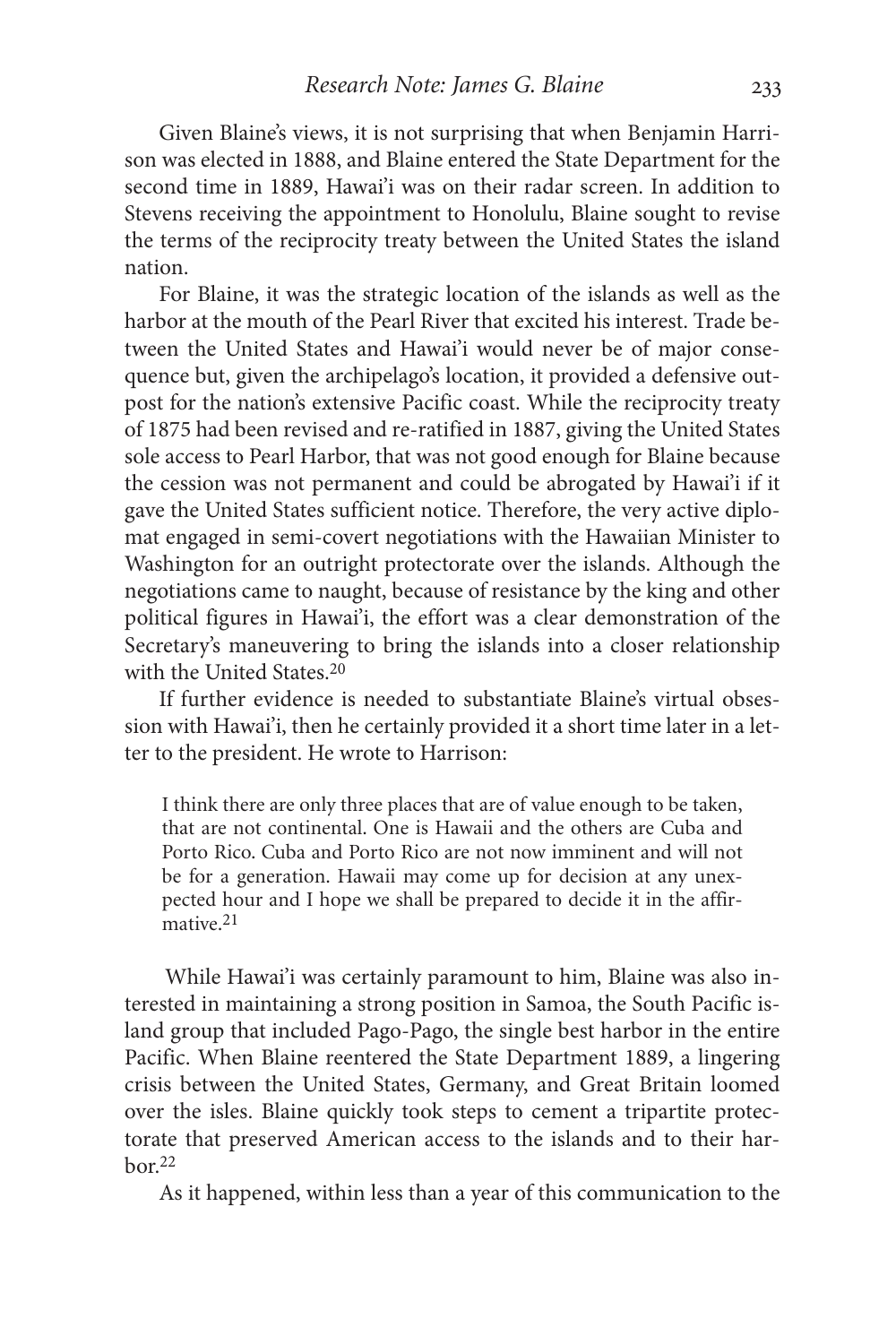#### *Maine History*

president about the two Caribbean Spanish Islands and Hawai'i, Blaine would resign his position as Secretary of State, at least in part as a result of declining health and the fact that his relationship with Harrison had never been as close as that which he had enjoyed with Garfield. In addition, quite tragically, he and his wife had suffered the loss of two of their grown children within days of each other in 1890, and a third in 1892. 23

Blaine himself died on January 27, 1893; just ten days after the overthrow of the Hawaiian monarchy facilitated directly or indirectly by John L. Stevens. The outgoing Harrison administration then rapidly negotiated a treaty of annexation with the new Hawaiian provisional government and submitted it to the Senate for ratification. On assuming office in March of 1893, however, Grover Cleveland withdrew the treaty and accused Stevens of inappropriate involvement in the overthrow of a legitimate government with which the United States had normal diplomatic relations.

Stevens returned home to Augusta and made a valiant attempt to defend his record and his reputation. He too died before his, and his long terms friend's, aspirations in the North Pacific were achieved. 24 Had they lived, there can be no doubt that they would have been very pleased by the events that trailed in the wake of the Spanish American War, when the United States rounded out Blaine's imperial threesome, annexing Puerto Rico as well as Hawai'i and establishing a protectorate over Cuba.

The 1869 documents contextualized here demonstrate quite clearly that Blaine's and Stevens' interest Hawai'i, and the Pacific more broadly, were not the product of the broad-based turn toward imperialism and the more active foreign policy that came to the fore as the nineteenth century entered its final decade. Quite the contrary, they provide clear evidence of these Mainers' early and expanded vision for an American footprint on the broad waters of the North Pacific.

#### **NOTES**

1. The standard biography of Blaine remains David S. Muzzey, *James G. Blaine: A Political Idol of Other Days* (New York: Dodd, Mead & Company, 1934). Also see Gail Hamilton, *Biography of James G. Blaine* (Norwich, CT: The Henry Bill Publishing Company, 1895); Edward Stanwood, *James Gillespie Blaine* (Boston: Houghton and Mifflin, Company, 1972); Charles Edward Russell, *Blaine of Maine: His Life and Times* (New York: Cosmopolitan Book Corporation, 1931). For a recent work, see Neil Rolde, *Continental*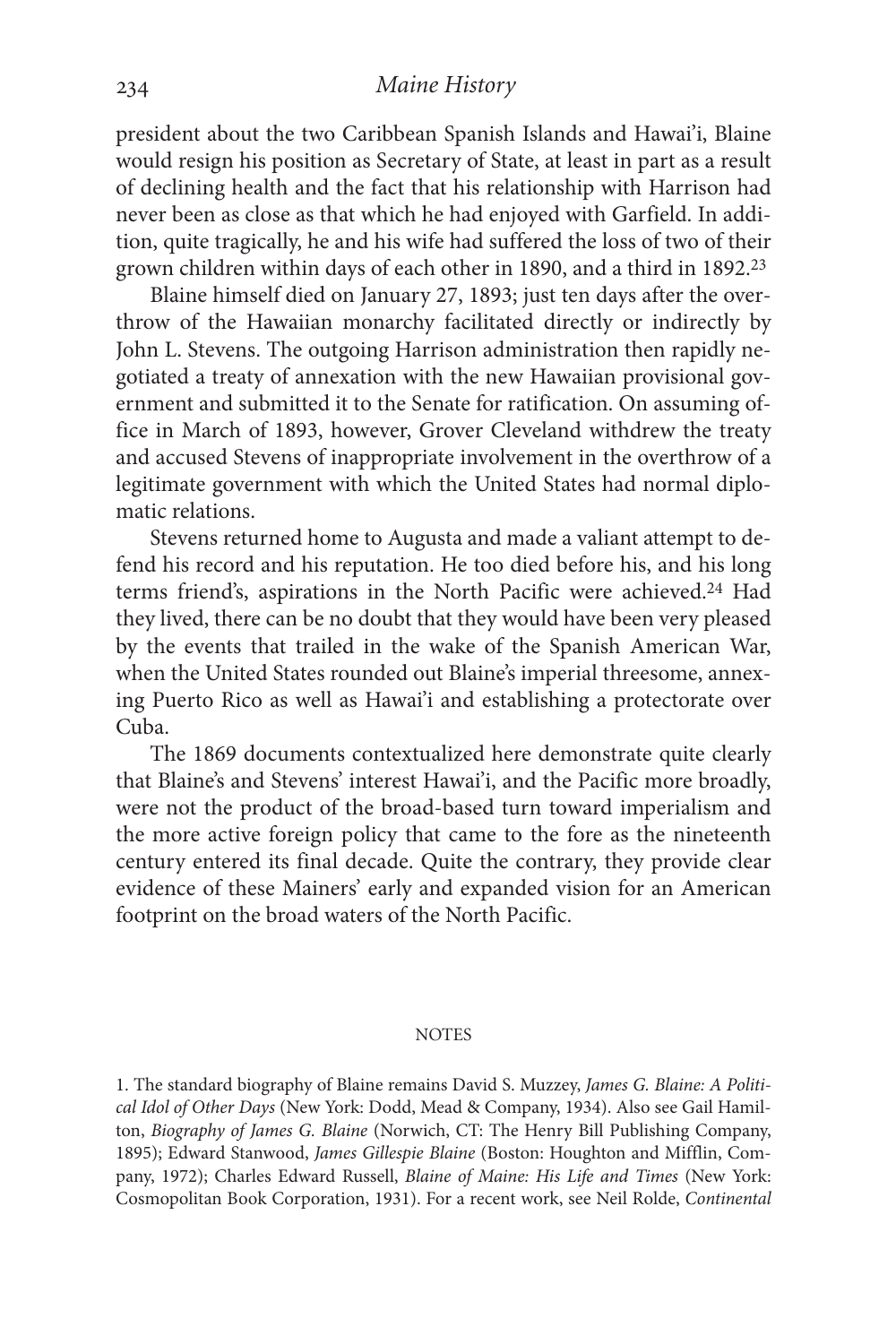*Liar From the State of Maine—James G. Blaine* (Gardiner, ME: Tilbury House Publishers, 2006).

2. See, for example, Walter LaFeber, *The New Empire: An Interpretation of American Expansion 1860-1898* (Ithaca, NY: Cornell University Press, 1963) & *The American Search for Opportunity, 1865-1913* (Cambridge: Cambridge University Press, 1993); Edward P. Crapol, *James G. Blaine: Architect of Empire* (Wilmington, DE: Scholarly Resources, Inc., 2000); David Healy, *James G. Blaine and Latin America* (Columbia, MO: University of Missouri Press, 2001). For an earlier, but quite wide-ranging and detailed treatment of Blaine's foreign policy, see Alice Felt Tyler, *The Foreign Policy of James G. Blaine* (Minneapolis, MN: The University of Minnesota Press, 1927).

3. Blaine was first appointed Secretary of State in 1881. He served in that capacity until just after the assassination of President James Garfield, an act that brought Chester Arthur to the helm of state. It was simply untenable for Blaine to continue in the cabinet under the tutelage of a president who was from a bitter rival faction of the Republican Party.

4. Among the many accounts of the events attendant the overthrow of the Queen, see Helena G. Allen, *The Betrayal of Liliuokalani: Last Queen of Hawaii 1838-1917* (Honolulu, HI: Mutual Publishing, 1982), 281-350; Liliuokalani, *Hawaii's Story* (Honolulu, HI: Mutual Publishing, 1990), 243-374; Noenoe K. Silva, *Aloha Betrayed: Native Hawaiian Resistance to American Colonialism* (Durham, NC: Duke University Press, 2004); Ralph S. Kuykendall, The Hawaiian Kingdom, vol. 3, 1874-1893, The Kalakaua Dynasty (Honolulu, HI: University of Hawaii Press, 1967), 582-650.

5. For the first, but very brief reference to this fact, see Paul T. Burlin, *Imperial Maine and Hawai'i: Interpretative Essays in the History of Nineteenth-Century American Expansion* (Lanham, MD: Lexington Books, 2006), 168-169.

6. Blaine to President, March 17 & April 27, 1869; Blaine et al to President, March 17, 1869; microfilm series M 968, reel #58, RG 59, National Archives and Records Administration. At about the same time, Blaine also tried to influence the choice for Secretary of State. He was unsuccessful in this as well. See Crapol, *James G. Blaine*, 32.

7. "Consular Appointments," *Kennebec Journal*, April 21, 1869.

8. Stanwood, *James Gillespie Blaine*, 359.

9. For details regarding Severance's activities in Hawai'i, see Burlin, *Imperial Maine*, 95- 134.

10. Ibid.

11. James G. Blaine, "Memoir of Luther Severance," (Augusta, ME: *Kennebec Journal*, 1856).

12. For Blaine's support of the reciprocity provisions of the McKinley Tariff against Republican as well as Democratic dissenters, see Tom E. Terrill, *The Tariff, Politics, and American Foreign Policy 1874-1901* (Westport, CT: Greenwood press, 1973), 159-183 & Healy, *James G. Blaine and Latin America*, 160-170. Also see, "Blaine to His Critics," *The Washington Post*, September 17, 1890.

13. Russell, *Blaine of* Maine, 381-382.

14. James. G. Blaine, "Foreign Policy of the Garfield Administration," in *Political Discussions: Legislative, Diplomatic and Popular 1856-1886* (Norwich, CT: The Henry Bill Pub